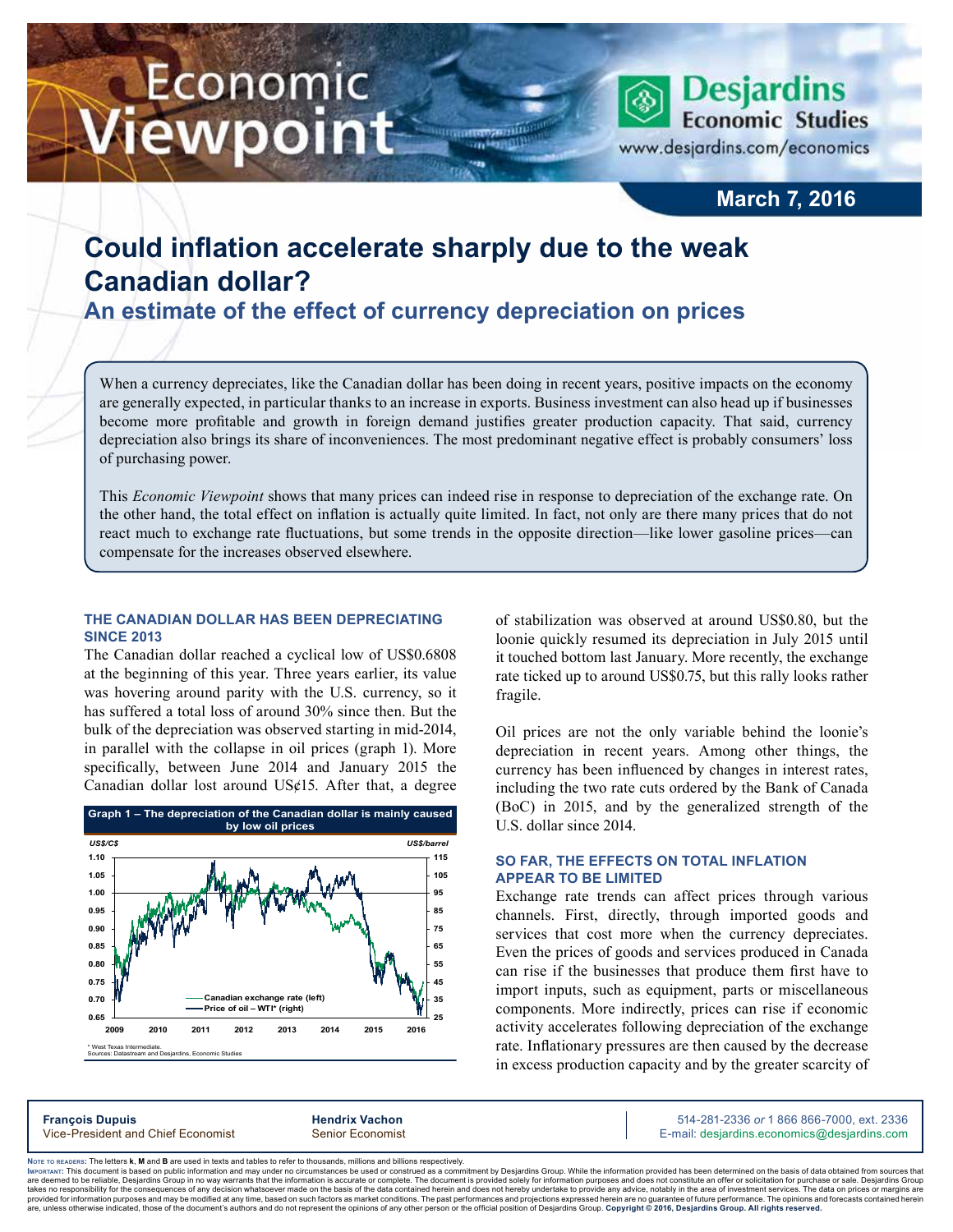*Economic Viewpoint* March 7, 2016 www.desjardins.com/economics

labour. Foreign demand can also influence domestic prices. If more foreigners want to shop here, businesses that are struggling to meet demand could decide to raise their prices.

So goes the theory; but in concrete terms, if we look at the Canadian inflation trend in recent years, we note that it has not risen much, suggesting that the depreciation of the currency has not had much of a pass-through effect on prices (graph 2). At best, we note a recent rebound in price fluctuations, suggesting the beginning of a delayed effect.



There are many reasons why a 30% shock to the exchange rate does not affect prices evenly across the board. For one thing, not all goods and services are affected in the same way. Imported goods would normally react more than goods or services that are not imported. Second, businesses can use some leeway to avoid passing on the bill to their customers. For example, retailers' list prices reflect not only the wholesale purchase price of goods, but also the cost of store rental, employees' wages and various other expenses. The same logic applies to businesses that import input. The cost of that input represents only a portion of their total costs. Finally, many businesses use exchange rate hedging tools, limiting their exposure to currency fluctuations in the short term.

On a different note, the state of the economy and the way monetary policy is conducted also have great influence over prices, which can greatly disguise or lessen the passthrough effect of the exchange rate. Currently, the Canadian economy is growing at a slower than normal pace, which is compatible with lower inflation. As for monetary policy, it is difficult to imagine that inflation could skyrocket, since the BoC's primary mission is to keep inflation low (between 1% and 3% with a median target of 2%). The fact that inflation expectations are firmly anchored close to the target is making the BoC's job easier.

More unusual mechanisms can also interfere in the relationship between the exchange rate and prices. This is the case with oil in Canada, which is affecting both the exchange rate and inflation. In recent years, gasoline and other fuel prices have dropped sharply due to the collapse in oil prices, and this has partly compensated for the effect that the exchange rate has had on other prices. If we exclude gasoline, inflation stood at close to 2% in 2014 and 2015 (graph 3).



#### **Unequal price variations between various goods and services**

Analyzing price trends by category of goods and services provides a more precise picture of the exchange rate's effect. We may assume that the plunge in the Canadian dollar has contributed to some disparities. As far as food is concerned, the annual growth in produce prices accelerated mainly in 2015 (graph 4). The same phenomenon occurred in 2008–2009 when the Canadian dollar experienced another period of weakness. The change over time in the growth of prices of furniture and household items tells pretty much

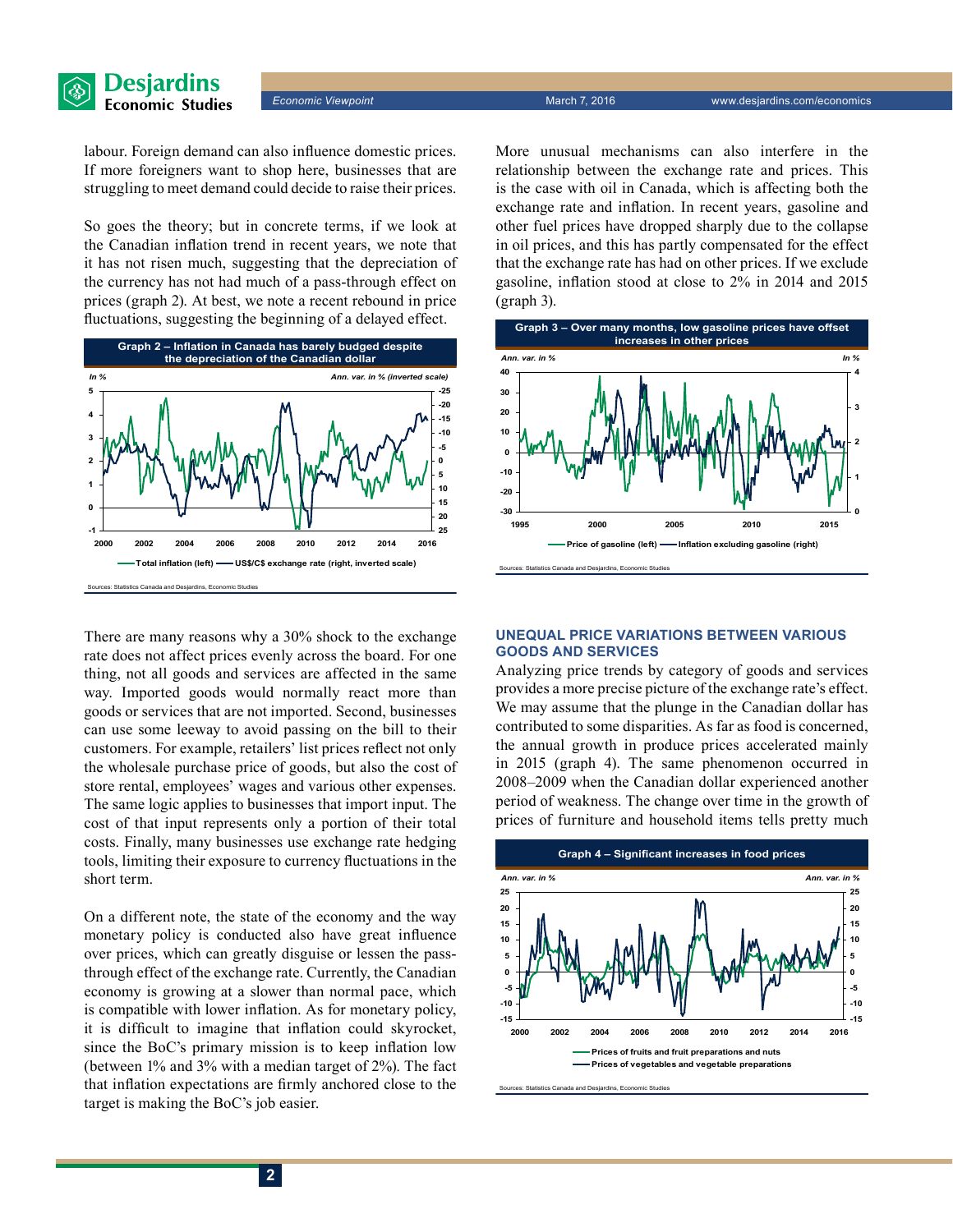

the same story, with clear acceleration since 2015 (graph 5). Upwards price movement was also observed in 2008–2009, although to a lesser extent.



It is not necessary that the price of a good or service increase to suspect that exchange rate depreciation is having an effect. Prices that were in the habit of falling, but which are now diminishing to a lesser extent, or remaining stable, may also be affected by the depreciation of the loonie. This would appear to be the case for digital computing equipment and electronic devices (graph 6). The prices of these goods have been declining steadily over the past decade, but the picture has recently changed; they are now barely budging.



#### **Price variations abroad must also be taken into account**

Analyzing price trends in Canada alone can turn out to be a misleading exercise for detecting a link with the exchange rate. Parallel price trends may be observed in both Canada and the United States, which would suggest less influence by the exchange rate. Conversely, when divergent trends are observed between the two countries, that suggests a clearer pass-through from exchange rate fluctuations.

Let's take another look at computer goods. For more than a decade now, price growth has stayed below zero, both in Canada and in the United States. The growth has become less negative over time on both sides of the border, but divergences have appeared nonetheless (graph 7). Since 2014, computer goods prices have declined far less in Canada than in the United States, and they even rose slightly over a short period of time. Moreover, from 2003 to 2008, we note that prices fell further in Canada, when the loonie was appreciating. We would note, though, that the comparison between the two countries could be biased by what is really included in this category of goods. We are faced with two different sources of data, with different aggregation methods. That said, looking at the trends of these prices in the United States still provides a fairly good indication that an exchange rate pass-through exists for this category of goods.



Trends in clothing prices in Canada and the United States is another interesting case to analyze. Since 2014, the change in clothing prices in Canada has been greater than that observed in the United States (graph 8). In the past, the reverse situation occurred, when the loonie was in an appreciation phase.

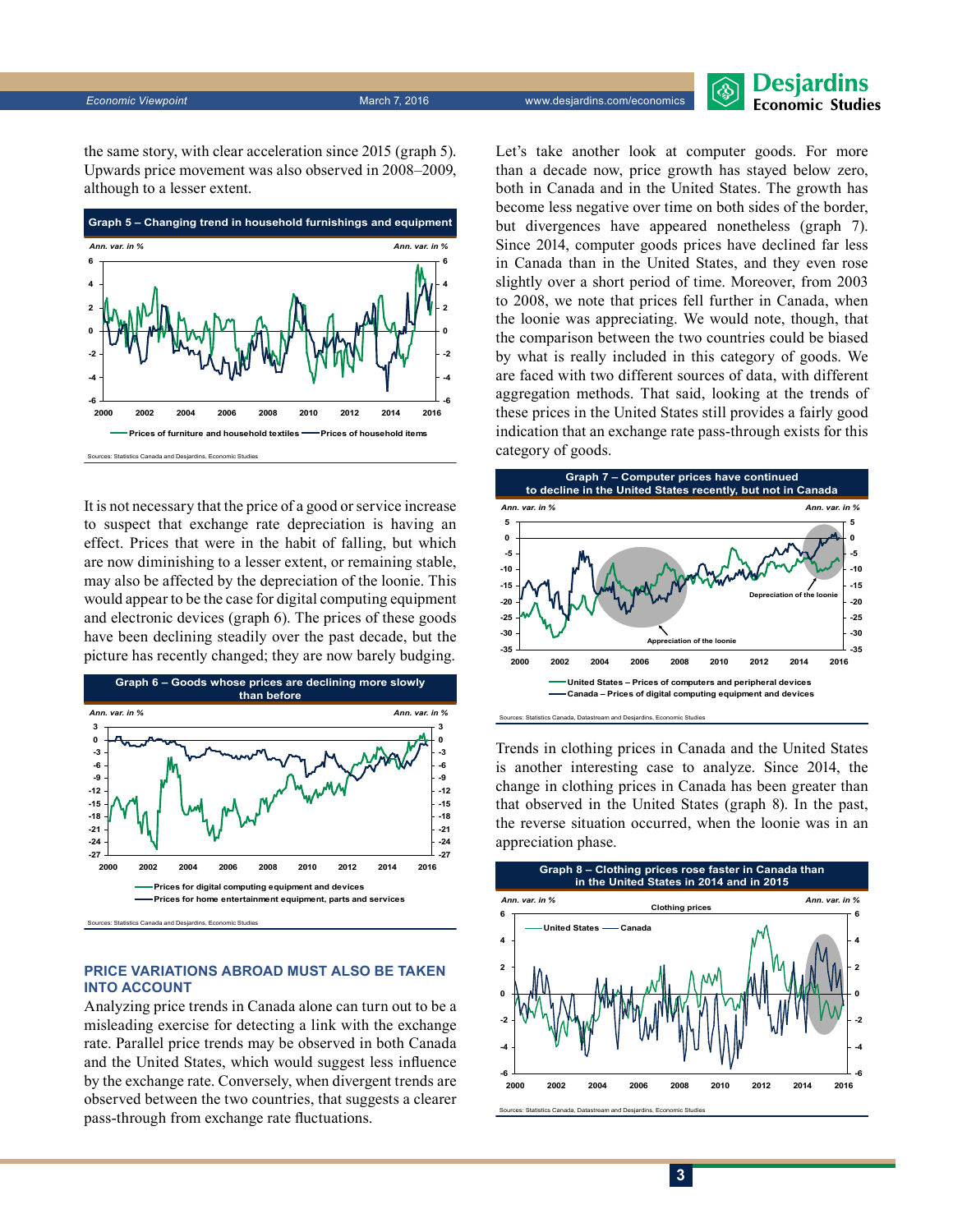

*Economic Viewpoint* March 7, 2016 www.desjardins.com/economics

#### **Modelling exchange rate pass-through to prices**

Econometric equations have been estimated in order to isolate the effect of the US\$/C\$ exchange rate on various sub-components of the consumer price index (CPI) (see box for more details about the method). The equations take into account price trends in the United States as well as other factors that can influence Canadian prices, such as the state of the economy and the degree of monetary easing. The analysis of the results focused on the short-term effect of the exchange rate, the effect after one year, and the total long-term effect.

Our estimates show that very few prices react to exchange rate movements to a significant degree in the short term, i.e. during the same quarter in which currency movement is observed (graph 9). The prices that react the most in the short term are those of fuel oil and other fuels, with



a quarterly adjustment estimated at 5% in response to a 10% depreciation of the exchange rate. Gasoline stands in second place with an adjustment estimated at 3.6%. Only

#### **Estimate of exchange rate pass-through**

The pass-through of exchange rate movements was estimated for about 60 sub-components of the Canadian CPI. The equation below was estimated for each of the sub-components using quarterly data.

$$
\Delta(\log(P_{i})) = c + \sum_{i=0}^{4} \beta_{i} \Delta(\log(e_{i-i})) + \sum_{i=1}^{4} \alpha_{i} \Delta(\log(P_{i-i})) + \sum_{i=0}^{4} \phi_{i} \Delta(\log(P_{US_{i-i}})) + \theta X_{i-1} + \varepsilon_{i}
$$

Where:

"*P*" is the price index for the sub-component being analyzed " $P_{\text{US}}$ " is the equivalent U.S. price for the sub-component being analyzed "*e*" is the US\$/C\$ exchange rate "*X*" is a matrix of complementary variables that can affect prices, including the output gap "*ɛ*" is a random variation

The coefficient  $\beta$ <sup>0</sup> corresponds to the proportion of an exchange rate shock that instantly passes through to the price index.

The total long-term effect of an exchange rate shock on the price index is:

$$
\frac{\sum_{i=0}^{4} \beta_i}{(1 - \sum_{i=1}^{4} \alpha_i)}
$$

Only the most significant results are presented in table 1 on page 5. An estimate of the total effect of the exchange rate on the CPI was obtained by aggregating all the results for the sub-components according to their respective weight in the CPI.

The selection of sub-components was designed to produce a clear distinction between the various goods and services and to facilitate comparison with prices in the United States. However, it was not possible to find a U.S. equivalent for all the sub-components that were selected for Canada. Nevertheless, estimates were calculated for nearly 85% of the Canadian CPI basket. The sub-components that were omitted include mortgage interest cost, homeowners' replacement cost and property taxes. These three components together make up approximately 12% of the CPI basket. It was assumed that the exchange rate had no effect on mortgage interest cost or on property taxes. In the end, the aggregate pass-through effect constitutes a weighted average representing over 90% of the CPI basket.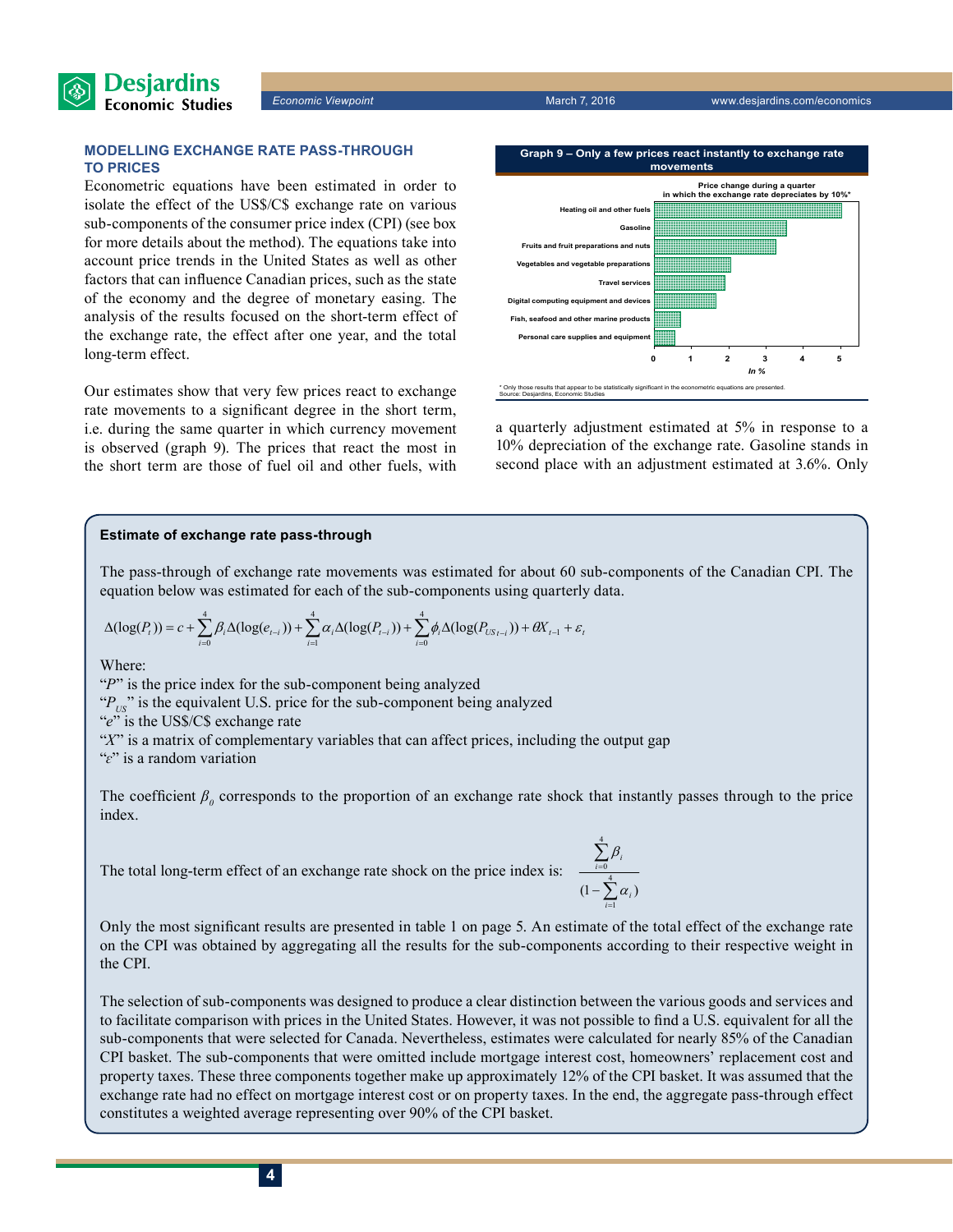

one service category shows up in this rating: that of travel services, with a price adjustment of 1.9%, once again in response to a 10% depreciation of the exchange rate.

A greater number of CPI sub-components show sensitivity to the exchange rate over a longer period of time. Table 1 presents the 20 most significant results found, taking into account the total exchange rate effect and the speed at which the pass-through takes place. The percentage of the total effect achieved after one year provides a good indication of that speed. The effect after one year also tells us to what degree the inflation rate could rise during the year following an exchange rate shock.

It is not surprising to note that those prices that react strongly in the short term also show up in the ranking of effects measured over the long term. However, the number one sub-component in this regard is digital computing equipment and devices; for these, over 60% of exchange rate movements pass through to prices. This means that a 10% depreciation of the exchange rate results in a price adjustment of around 6%, all other things being equal. If we look at the effects after one year, the top-ranking subcomponent is fuel oil and other fuels.

It may seem surprising to see that for some results, the effect after one year is stronger than the total effect. These results are not necessarily peculiar, because it is possible that prices might need to be revised over time to adjust to changes in demand. Demand could decline too much in response to the initial price increases, which would then justify lowering prices to win customers back.

Finally, the results presented represent the expected effect of the exchange rate on prices, assuming that all other variables remain unchanged. Thus, we find that the depreciation of

#### **Table 1 – Pass-through of a 10% depreciation in the exchange rate to various sub-components of the consumer price index**

|                                                       | Weight<br>in the CPI* | <b>Effect after</b><br>one quarter | <b>Effect after</b><br>one year | <b>Total</b><br>effect | Percentage of the total<br>effect after one year |
|-------------------------------------------------------|-----------------------|------------------------------------|---------------------------------|------------------------|--------------------------------------------------|
| Var. in %                                             |                       |                                    |                                 |                        |                                                  |
| Digital computing equipment<br>and devices            | 0.67                  | 1.7                                | 3.9                             | 6.3                    | 61.3                                             |
| Vegetables and vegetable<br>preparations              | 1.30                  | 2.0                                | 5.8                             | 5.3                    | 110.5                                            |
| Fuel oil and other fuels                              | 0.32                  | 5.0                                | 6.1                             | 4.6                    | 130.7                                            |
| Gasoline                                              | 4.77                  | 3.6                                | 4.0                             | 4.2                    | 95.4                                             |
| Natural gas                                           | 0.94                  | n.s.                               | 3.8                             | 3.8                    | 100.3                                            |
| Fruits, fruit preparations<br>and nuts                | 1.35                  | 3.3                                | 3.5                             | 3.4                    | 101.6                                            |
| Fish, seafood and other marine<br>products            | 0.43                  | 0.7                                | 2.7                             | 3.2                    | 81.9                                             |
| Meat                                                  | 2.05                  | n.s.                               | 2.7                             | 2.9                    | 93.3                                             |
| Reading material (excluding<br>textbooks)             | 0.30                  | n.s.                               | 2.2                             | 2.3                    | 97.7                                             |
| Air transportation                                    | 1.25                  | n.s.                               | 3.2                             | 2.0                    | 158.8                                            |
| <b>Travel services</b>                                | 2.12                  | 1.9                                | 1.4                             | 2.0                    | 71.5                                             |
| Personal care supplies and<br>equipment               | 1.17                  | 0.5                                | 1.1                             | 1.7                    | 64.2                                             |
| Household equipment                                   | 1.78                  | n.s.                               | 1.6                             | 1.7                    | 93.4                                             |
| Home entertainment equipment,<br>parts and services   | 0.61                  | n.s.                               | 1.2                             | 1.4                    | 85.4                                             |
| Clothing                                              | 3.96                  | n.s.                               | 1.3                             | 1.1                    | 116.2                                            |
| Homeowners' maintenance and<br>repairs                | 1.26                  | n.s.                               | 1.0                             | 1.0                    | 100.8                                            |
| Purchase, leasing and rental<br>of passenger vehicles | 7.38                  | n.s.                               | 0.9                             | 1.0                    | 94.5                                             |
| Footwear                                              | 1.25                  | n.s.                               | 0.7                             | 0.9                    | 71.0                                             |
| Other recreational equipment                          | 0.16                  | n.s.                               | 0.7                             | 0.8                    | 85.0                                             |
| Health care goods                                     | 1.64                  | n.s.                               | 0.4                             | 0.6                    | 66.0                                             |

n.s.: result not significant; \* 2013 reference basket with prices of January 2015, table CANSIM 326-0031.

Sources: Statistics Canada and Desjardins, Economic Studies